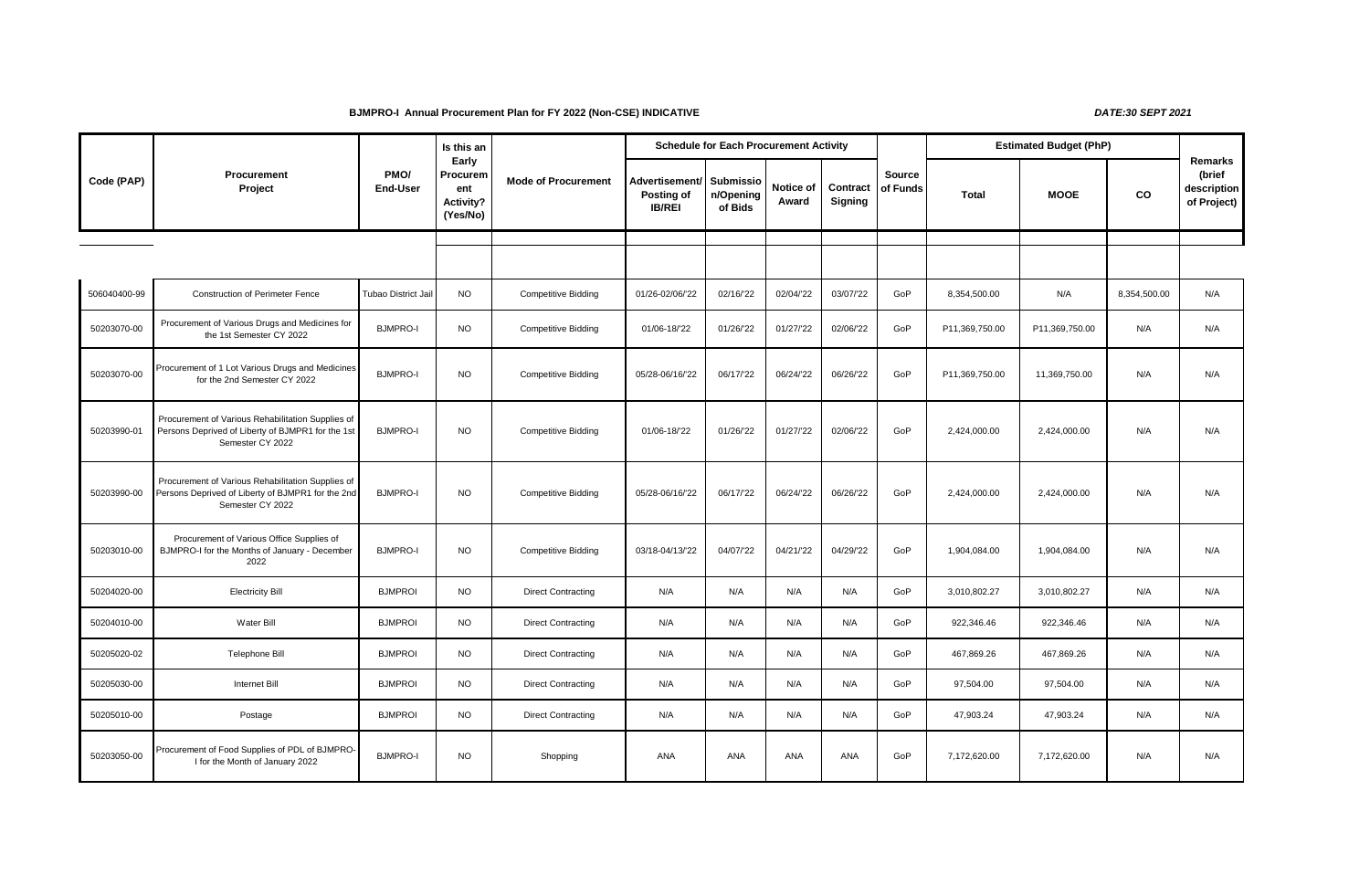| 50203050-00  | Procurement of Food Supplies of PDL of BJMPRO-<br>I for the Month of February 2022                 | <b>BJMPRO-I</b> | <b>NO</b> | Shopping                             | ANA         | ANA       | ANA        | ANA        | GoP | 7,172,620.00 | 7,172,620.00 | N/A | N/A                    |
|--------------|----------------------------------------------------------------------------------------------------|-----------------|-----------|--------------------------------------|-------------|-----------|------------|------------|-----|--------------|--------------|-----|------------------------|
| 50203050-00  | Procurement of Food Supplies of PDL of BJMPRO-<br>I for the Month of March 2022                    | <b>BJMPRO-I</b> | <b>NO</b> | Shopping                             | ANA         | ANA       | ANA        | ANA        | GoP | 7,172,620.00 | 7,172,620.00 | N/A | N/A                    |
| 50203050-00  | Procurement of Food Supplies of PDL of BJMPRO-<br>I for the Month of April 2022                    | <b>BJMPRO-I</b> | <b>NO</b> | Shopping                             | ANA         | ANA       | ANA        | ANA        | GoP | 7,172,620.00 | 7,172,620.00 | N/A | N/A                    |
| 50203050-00  | Procurement of Food Supplies of PDL of BJMPRO-<br>I for the Month of May 2022                      | <b>BJMPRO-I</b> | <b>NO</b> | Shopping                             | ANA         | ANA       | ANA        | ANA        | GoP | 7,172,620.00 | 7,172,620.00 | N/A | N/A                    |
| 50203050-00  | Procurement of Food Supplies of PDL of BJMPRO-<br>I for the Month of June 2022                     | <b>BJMPRO-I</b> | <b>NO</b> | Shopping                             | <b>ANA</b>  | ANA       | ANA        | ANA        | GoP | 7,172,620.00 | 7,172,620.00 | N/A | N/A                    |
| 50203050-00  | Procurement of Food Supplies of PDL of BJMPRO-<br>I for the Month of July 2022                     | <b>BJMPRO-I</b> | <b>NO</b> | Shopping                             | ANA         | ANA       | ANA        | ANA        | GoP | 7,172,620.00 | 7,172,620.00 | N/A | N/A                    |
| 50203050-00  | Procurement of Food Supplies of PDL of BJMPRO-<br>I for the Month of August 2022                   | <b>BJMPRO-I</b> | <b>NO</b> | Shopping                             | <b>ANA</b>  | ANA       | <b>ANA</b> | ANA        | GoP | 7,172,620.00 | 7,172,620.00 | N/A | N/A                    |
| 50203050-00  | Procurement of Food Supplies of PDL of BJMPRO-<br>I for the Month of September 2022                | <b>BJMPRO-I</b> | <b>NO</b> | Shopping                             | <b>ANA</b>  | ANA       | <b>ANA</b> | ANA        | GoP | 7,172,620.00 | 7,172,620.00 | N/A | N/A                    |
| 50203050-00  | Procurement of Food Supplies of PDL of BJMPRO-<br>I for the Month of October 2022                  | <b>BJMPRO-I</b> | <b>NO</b> | Shopping                             | ANA         | ANA       | ANA        | ANA        | GoP | 7,172,620.00 | 7,172,620.00 | N/A | N/A                    |
| 50203050-00  | Procurement of Food Supplies of PDL of BJMPRO-<br>I for the Month of November 2022                 | <b>BJMPRO-I</b> | <b>NO</b> | Shopping                             | ANA         | ANA       | ANA        | ANA        | GoP | 7,172,620.00 | 7,172,620.00 | N/A | N/A                    |
| 50203050-00  | Procurement of Food Supplies of PDL of BJMPRO-<br>I for the Month of December 2022                 | <b>BJMPRO-I</b> | NO.       | Shopping                             | <b>ANA</b>  | ANA       | ANA        | ANA        | GoP | 7,172,620.00 | 7,172,620.00 | N/A | N/A                    |
| 50215030-00  | Various Insurance of Building and Motor Vehicles                                                   | <b>BJMPRO-I</b> | NO.       | NP-53.5 Agency-to-Agency             | <b>ANA</b>  | ANA       | <b>ANA</b> | ANA        | GoP | 575,400.00   | 575,400.00   | N/A | N/A                    |
| 50215010-01  | Taxes, Duties and Licenses                                                                         | <b>BJMPRO-I</b> | <b>NO</b> | NP-53.5 Agency-to-Agency             | ANA         | ANA       | ANA        | ANA        | GoP | 93,450.00    | 93,450.00    | N/A | N/A                    |
| 50215030-00  | <b>Fidelity Bonds Premiums</b>                                                                     | <b>BJMPRO-I</b> | <b>NO</b> | NP-53.5 Agency-to-Agency             | <b>ANA</b>  | ANA       | <b>ANA</b> | <b>ANA</b> | GoP | 203,272.50   | 203,272.50   | N/A | N/A                    |
| 50203010-00  | Procurement of Various Office Supplies of<br>BJMPRO-I for the Months of January - December<br>2022 | <b>BJMPRO-I</b> | <b>NO</b> | NP-53.5 Agency-to-Agency             | N/A         | N/A       | N/A        | N/A        | GoP | 222,176.00   | 222,176.00   | N/A | Procure thru<br>PS-DBM |
| 50211020-00  | Audit Expense                                                                                      | <b>BJMPRO-I</b> | <b>NO</b> | NP-53.5 Agency-to-Agency             | N/A         | N/A       | N/A        | N/A        | GoP | 84,000.00    | 84,000.00    | N/A | N/A                    |
| 506040400-99 | Provision of Plastering, Painting, and Installation of<br>Combat Wire of Perimeter Fence           | Alaminos CJ     | NO.       | NP-53.9 - Small Value<br>Procurement | 06/17-20/22 | 06/20/'22 | 06/23/22   | 06/21/22   | GoP | 709,967.74   | 709,967.74   | N/A | N/A                    |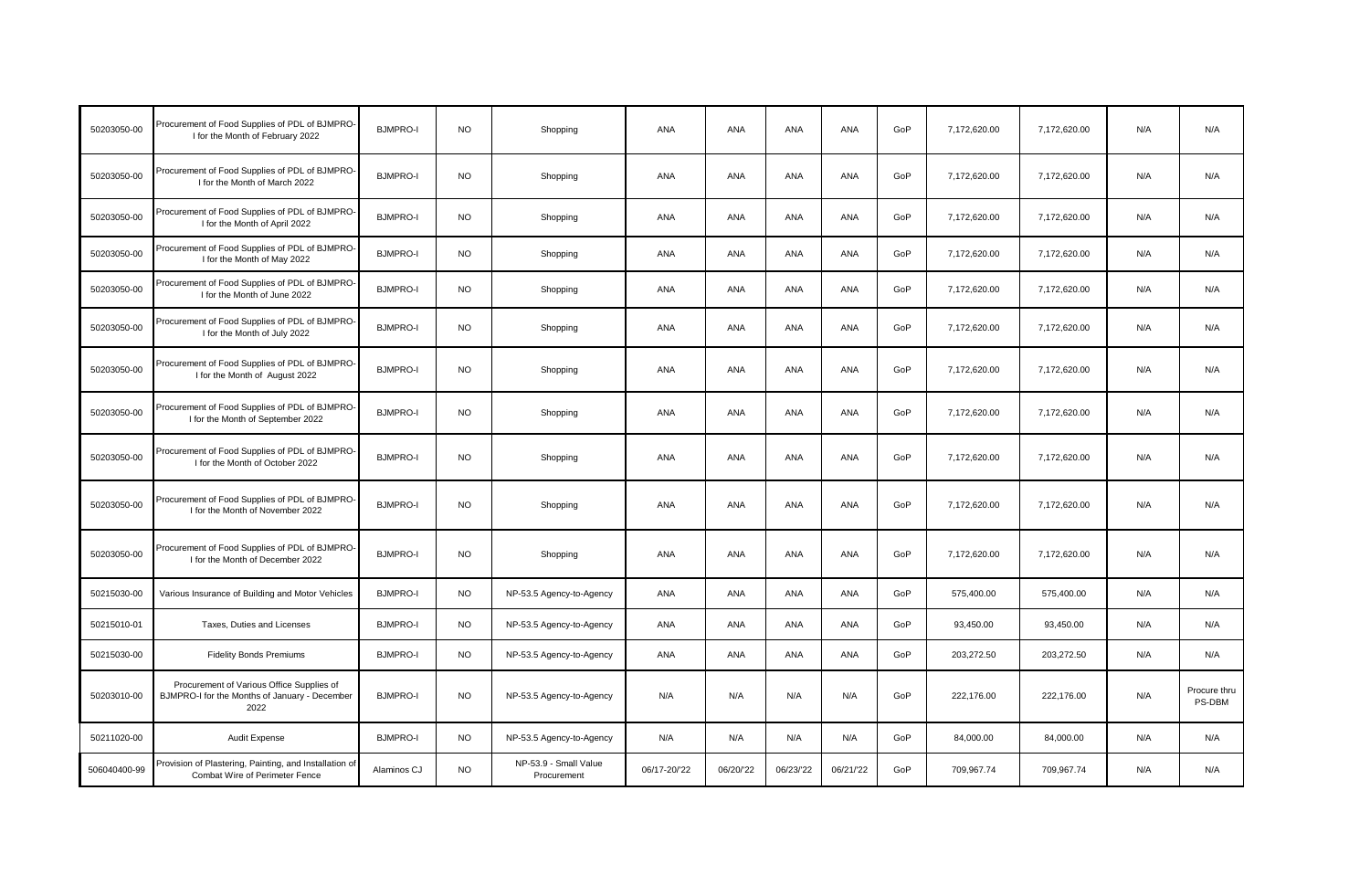| 506040400-99 | Provision of Paintings, Additional Combat Wire,<br>Guard Railing and Searching Area                                              | Urdaneta DJ-MD              | NO.       | NP-53.9 - Small Value<br>Procurement | 09/17-20/22  | 09/20/'22       | 09/23/22  | 09/21/22   | GoP       | 866,429.92   | 866,429.92   | N/A | N/A |
|--------------|----------------------------------------------------------------------------------------------------------------------------------|-----------------------------|-----------|--------------------------------------|--------------|-----------------|-----------|------------|-----------|--------------|--------------|-----|-----|
| 506040400-99 | Provision of Plastering, Painting, Lightings and<br>Combat Wire                                                                  | Tayug DJ                    | <b>NO</b> | NP-53.9 - Small Value<br>Procurement | 06/17-20/'22 | 06/20/22        | 06/23/22  | 06/21/22   | GoP       | 576,632.09   | 576,632.09   | N/A | N/A |
| 506040400-99 | Siphoning of Septic Tank                                                                                                         | Agoo District Jail          | <b>NO</b> | NP-53.9 - Small Value<br>Procurement | 02/10-13/22  | 02/20/22        | 02/21/22  | 02/27/2    | GoP       | 45,976.62    | 45,976.62    | N/A | N/A |
| 506040400-99 | Siphoning of Septic Tank                                                                                                         | San Carlos City<br>Jail     | <b>NO</b> | NP-53.9 - Small Value<br>Procurement | 02/10-13/22  | 02/20/22        | 02/21/22  | 02/27/2    | GoP       | 45,976.62    | 45,976.62    | N/A | N/A |
| 506040400-99 | Siphoning of Septic Tank                                                                                                         | Naguilian<br>Municipal Jail | <b>NO</b> | NP-53.9 - Small Value<br>Procurement | 02/10-13/22  | 02/20/22        | 02/21/22  | 02/27/2    | GoP       | 22,987.81    | 22,987.81    | N/A | N/A |
| 506040400-99 | Height Extension of Perimeter Fence and<br>Replacement of Combat Wire and Construction of Burgos District Jail<br>Two Tower Post |                             | <b>NO</b> | <b>Competitive Bidding</b>           | 01/06-09/'22 | 01/26-02/06/'22 | 02/16/22  | 02/04/'22  | 03/07/'22 | 1,000,000.00 | 1,000,000.00 | N/A | N/A |
| 50299020-00  | Various Printing and Publication for the 1st Quarter<br>2022                                                                     | <b>BJMPRO-I</b>             | <b>NO</b> | NP-53.9 - Small Value<br>Procurement | <b>ANA</b>   | ANA             | ANA       | ANA        | GoP       | 51,973.80    | 51,973.80    | N/A | N/A |
| 50299020-00  | Various Printing and Publication for the 2nd<br>Quarter 2022                                                                     | <b>BJMPRO-I</b>             | <b>NO</b> | NP-53.9 - Small Value<br>Procurement | <b>ANA</b>   | ANA             | ANA       | ANA        | GoP       | 51,973.80    | 51,973.80    | N/A | N/A |
| 50299020-00  | Various Printing and Publication for the 3rd Quarter<br>2022                                                                     | <b>BJMPRO-I</b>             | <b>NO</b> | NP-53.9 - Small Value<br>Procurement | <b>ANA</b>   | ANA             | ANA       | ANA        | GoP       | 51,973.80    | 51,973.80    | N/A | N/A |
| 50299020-00  | Various Printing and Publication for the 4th Quarter<br>2022                                                                     | <b>BJMPRO-I</b>             | <b>NO</b> | NP-53.9 - Small Value<br>Procurement | <b>ANA</b>   | ANA             | ANA       | <b>ANA</b> | GoP       | 51,973.80    | 51,973.80    | N/A | N/A |
| 50213050-02  | Various Repair of Office Equipment                                                                                               | <b>BJMPRO-I</b>             | <b>NO</b> | NP-53.9 - Small Value<br>Procurement | <b>ANA</b>   | ANA             | ANA       | ANA        | GoP       | 102,814.60   | 102,814.60   | N/A | N/A |
| 50203120-00  | Procurement of Military, Police and Traffic Supplies<br>for CY 2022                                                              | <b>BJMPRO-I</b>             | <b>NO</b> | NP-53.9 - Small Value<br>Procurement | 03/11-16/22  | 03/16/22        | 03/19/22  | 05/01/22   | GoP       | 139,200.00   | 139,200.00   | N/A | N/A |
| 50203990-00  | Procurement of Sports and Athletic Uniform /<br>Sports and Cultural Activities                                                   | <b>BJMPRO-I</b>             | <b>NO</b> | NP-53.9 - Small Value<br>Procurement | ANA          | ANA             | ANA       | ANA        | GoP       | 757,416.00   | 757,416.00   | N/A | N/A |
| 50203070-00  | Procurement of Various Drugs and Medicines of<br>BJMPROI Personnel for CY 2022                                                   | <b>BJMPRO-I</b>             | <b>NO</b> | NP-53.9 - Small Value<br>Procurement | 04/24-28/'22 | 04/29/'22       | 04/30/22  | 05/07/'22  | GoP       | 394,829.84   | 394,829.84   | N/A | N/A |
| 50203080-00  | Procurement of Various Medical, Dental and<br>Laboratory Supplies for the Months of January to<br>December 2022                  | <b>BJMPRO-I</b>             | <b>NO</b> | NP-53.9 - Small Value<br>Procurement | 02/23-26/'22 | 02/26/22        | 03/05/'22 | 03/12/2    | GoP       | 473,426.96   | 473,426.96   | N/A | N/A |
| 50203990-00  | Procurement of Tires and Batteries                                                                                               | <b>BJMPRO-I</b>             | <b>NO</b> | NP-53.9 - Small Value<br>Procurement | 05/27-31/22  | 05/04/'22       | 05/05/'22 | 05/08/'22  | GoP       | 62,760.00    | 62,760.00    | N/A | N/A |
| 50203090-01  | Procurement of Fuel, Oil and Lubricant for January<br>2022                                                                       | <b>BJMPRO-I</b>             | <b>NO</b> | <b>Direct Contracting</b>            | N/A          | N/A             | N/A       | N/A        | GoP       | 406.475.00   | 406,475.00   | N/A | N/A |